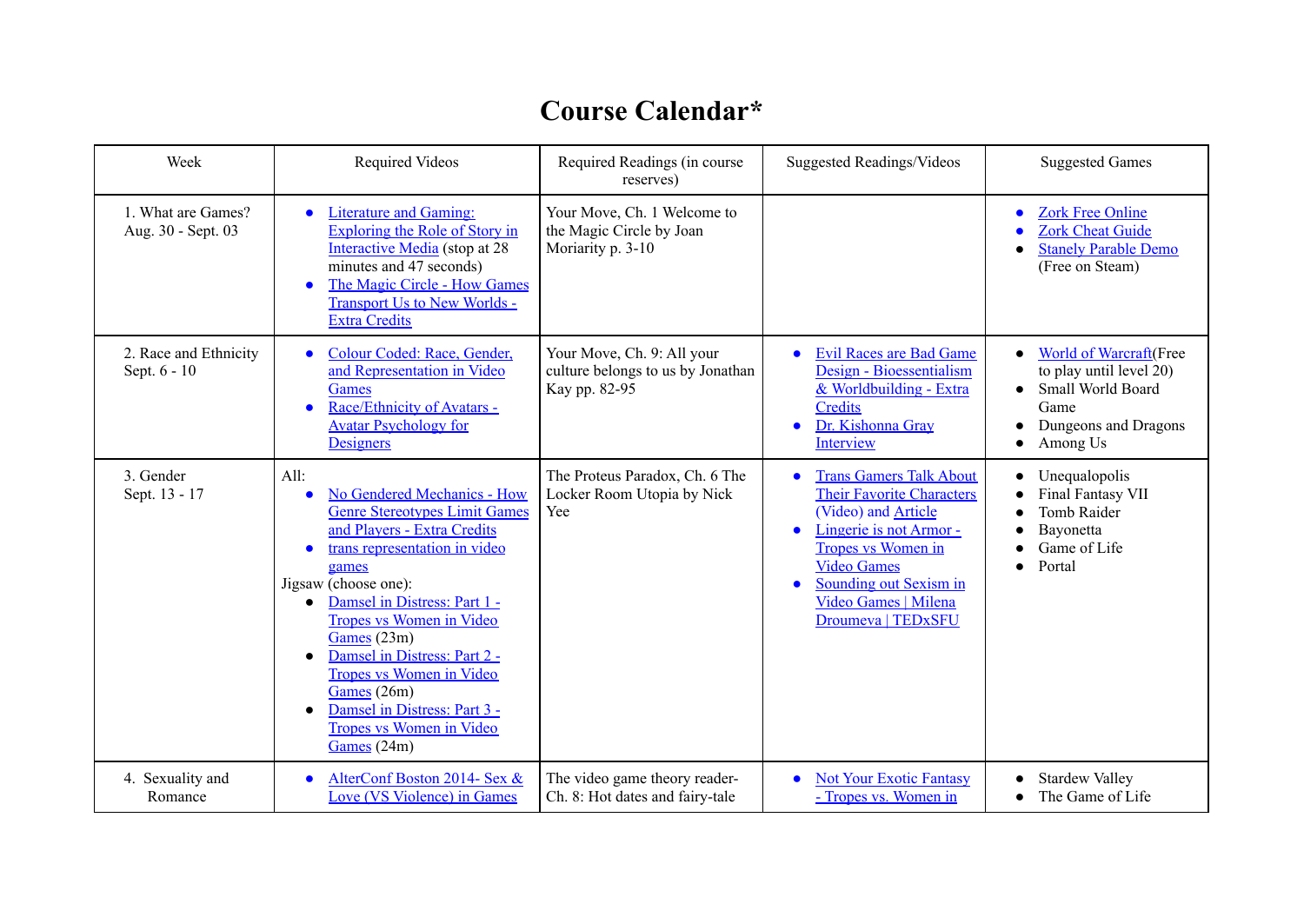| Sept. 20 - 24                        | by Emily Care Boss and Lizzie<br><b>Stark</b><br>The Value of Playing Gay in<br>$\bullet$<br>Videogames   Game/Show   PBS<br>Digital Studios (stop at 6<br>minutes 25 seconds)<br>Romance in Games - Can We<br>$\epsilon$<br><b>Play with Lasting</b><br>Relationships? - Extra Credits | romances: Studying sexuality in<br>video games by Mia Consalvo                                                                                    | <b>Video Games</b>                                                        | The Sims<br>Harvest Moon<br>Portal<br><b>Tomb Raider</b><br>Bayonetta<br>Mario Games                             |  |
|--------------------------------------|-----------------------------------------------------------------------------------------------------------------------------------------------------------------------------------------------------------------------------------------------------------------------------------------|---------------------------------------------------------------------------------------------------------------------------------------------------|---------------------------------------------------------------------------|------------------------------------------------------------------------------------------------------------------|--|
| 5. Religion**<br>Sept. 27 -29        | 9 Aspects of Religion<br>Religion in Games - I:<br>O<br>Mechanics, Lore, and Heart -<br><b>Extra Credits</b><br>Religion in Games - II: How<br>$\bullet$<br>Games Can Explore Faith -<br><b>Extra Credits</b><br>Top 10 Fictional Religions in<br>$\bullet$<br><b>Video Games</b>       | Studying Religion in Digital<br>Gaming A Critical Review of an<br>Emerging Field by Grieve and<br>Campbell                                        | Why there are So Many<br><b>Environmental Themes</b><br>in Nintendo Games | Sid Meier's Civilization<br>VI<br>Pikmin 3<br>Skyrim<br>Runescape.com<br>World of Warcraft<br>Zelda<br>$\bullet$ |  |
| 6.<br>Oct. 4 - 8                     | Holiday No Class                                                                                                                                                                                                                                                                        |                                                                                                                                                   |                                                                           |                                                                                                                  |  |
| 7.<br>Oct. 11 -15                    | Midterm Listening Exam                                                                                                                                                                                                                                                                  |                                                                                                                                                   |                                                                           |                                                                                                                  |  |
| 8.<br>Oct. 18 - 22                   | <b>Midterm Presentations</b>                                                                                                                                                                                                                                                            |                                                                                                                                                   |                                                                           |                                                                                                                  |  |
| $9***$<br>Oct. 25 - 29               | 1-on-1 Meetings with the Instructor and Theme of Your Choice                                                                                                                                                                                                                            |                                                                                                                                                   |                                                                           |                                                                                                                  |  |
| 10. Environmentalism<br>Nov. $1 - 5$ | The Environmental Impact of<br>$\bullet$<br>Digital Games // HeavyEyed                                                                                                                                                                                                                  | Where are all the climate change<br>games? Locating digital games'<br>response to climate change<br>By Benjamin Abraham and<br>Darshana Jayemanne |                                                                           | $\bullet$ Wingspan<br>Powergrid<br>Plague inc<br>Evolution<br>Metro 2033                                         |  |
| 11. Economies<br>Nov. 8 - 12         | That Time a Video Game had an<br><b>Economy Almost as Strong as</b><br><b>Russia</b>                                                                                                                                                                                                    | The Proteus Paradox, Ch. 5<br>Yi-shan Guan by Nick Yee                                                                                            |                                                                           | Catan<br>Monopoly<br>Game of Life                                                                                |  |